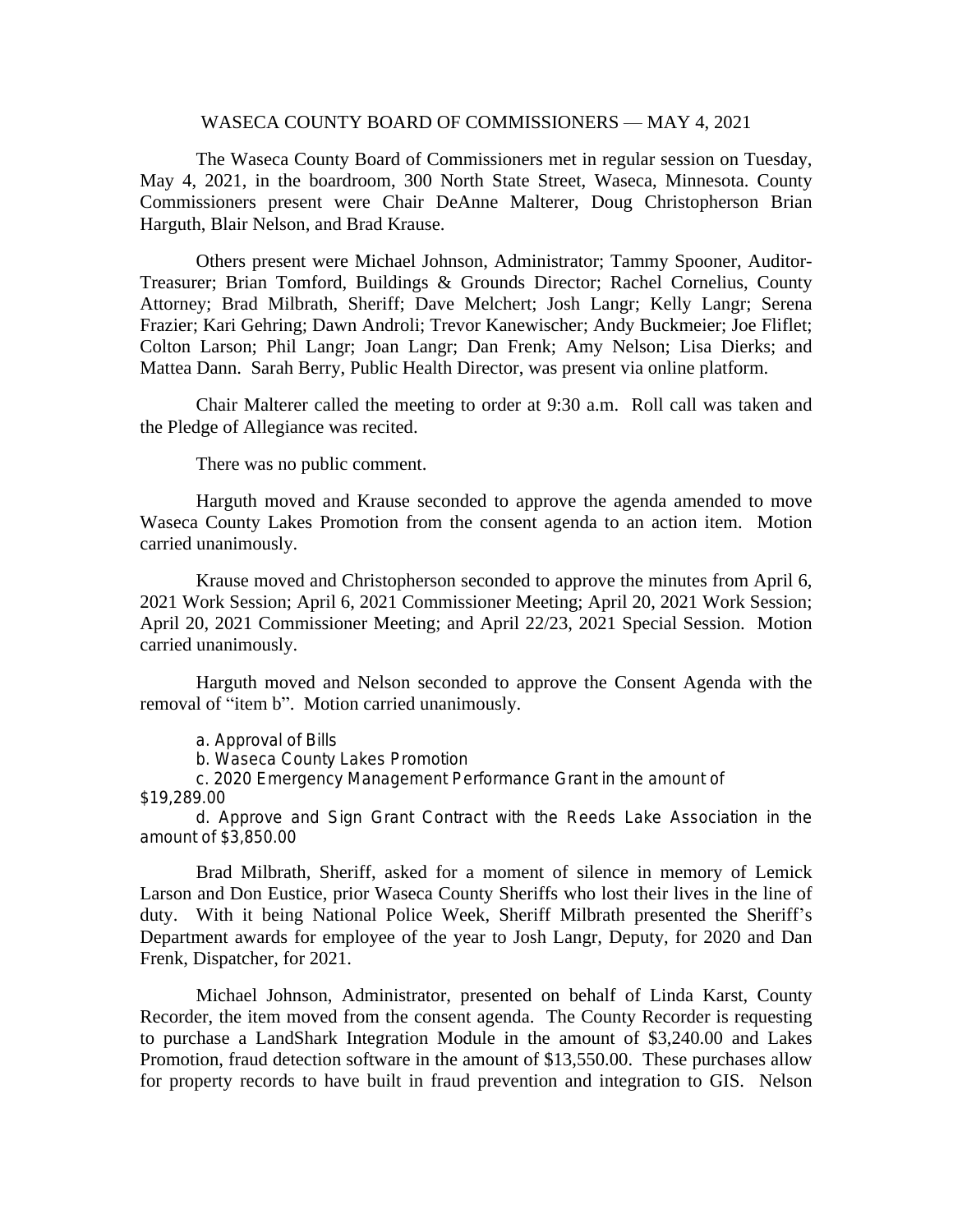moved and Christopherson seconded to approve the purchase totaling \$16,790.00. Motion carried unanimously.

Sarah Berry, Public Health Director, requested to set Public Hearing for Licensed Establishment Fees. The previously set hearing was not published properly in the newspaper. Christopherson moved and Harguth moved to set a Public Hearing for May 18, 2021 at 9:30 a.m. to set fees for Licensed Establishments. Motion carried unanimously.

Sarah Berry, Public Health Director, requested approval of an amendment to the existing two-year (2020-2021) South Country Health Alliance Delegation Agreement. No substantial changes were made, only minor changes to the language. Nelson moved and Krause seconded to approve the amended agreement. Motion carried unanimously.

Ms. Berry also shared that Walmart Pharmacy and Thrifty White Pharmacy are both taking walk-in appointments for Covid vaccination. At this time, Public Health will not be holding large public clinics due to the availability of vaccine within the community.

Lisa Dierks, Extension Regional Director, introduced Mattea Dann, Support Staff for Waseca County Extension.

Amy Nelson, 4-H Educator, provided a 4-H program update for 2020-2021.

Lisa Dierks, Extension Regional Director, informed the board that the Memorandum of Understanding between the University of Minnesota and Waseca County expires this year. The agreement will be reviewed and brought to a future meeting.

Brian Tomford, Buildings & Grounds Director, went over the buckthorn issue at Courthouse Park that had been discussed at the Work Session earlier in the day. Additional information was obtained regarding the fencing. A two-layer fencing system is installed to keep adequate space between the electric fence and the public. Brian requested to proceed with hiring Goat Dispatch to take step one to get buckthorn under control. Nelson moved and Krause seconded to approve moving forward with the project in the estimated amount of \$11,500.00. Motion carried unanimously.

Michael Johnson, Administrator, provided an overview of the budget process and timeline for 2022.

Human Resources announcements were distributed.

Michael Johnson, Administrator, presented a temporary contract employment agreement for consulting services with Fran Windschitl to analyze our investment portfolio and create a long-term sustainable model. Krause moved to Harguth seconded to approve entering into the agreement with Mr. Windschitl. Motion carried unanimously.

Commissioner Reports were shared.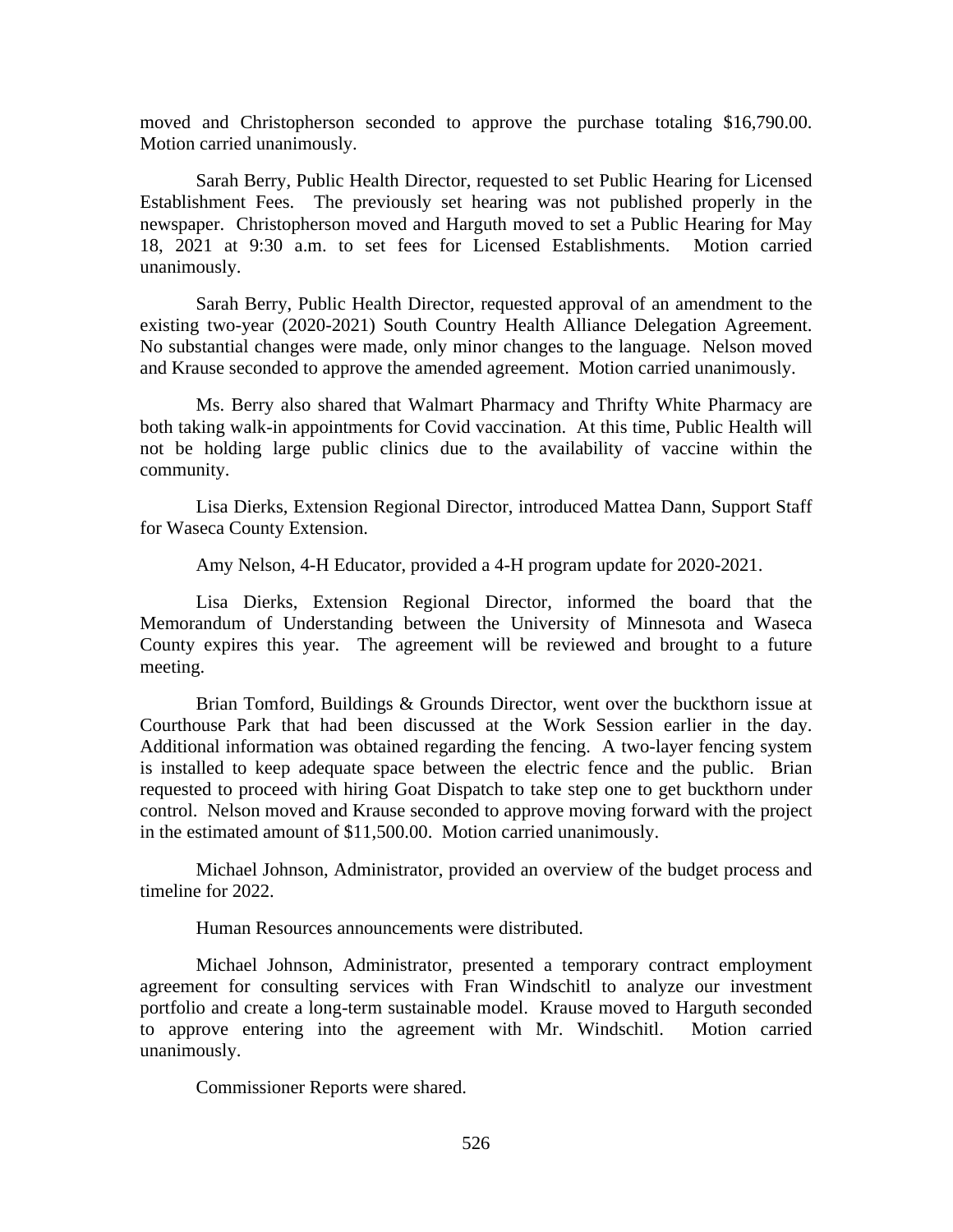Having no further county board business, Krause moved and Harguth seconded the motion to adjourn the meeting. Motion carried unanimously and meeting adjourned at 11:26 a.m.

> DeAnne Malterer, Chairperson Waseca County Board of Commissioners

\_\_\_\_\_\_\_\_\_\_\_\_\_\_\_\_\_\_\_\_\_\_\_\_\_\_\_\_\_\_\_\_

ATTEST:

Tamara J. Spooner, Clerk Waseca County Auditor/Treasurer

\_\_\_\_\_\_\_\_\_\_\_\_\_\_\_\_\_\_\_\_\_\_\_\_\_\_\_\_\_

The following bills were audited and allowed:

| A.H. HERMEL COMPANY                     | $\mathcal{S}$ | 235.89    |
|-----------------------------------------|---------------|-----------|
| ACCESS INFO MANAGEMENT OF MN INC        |               | 1,126.29  |
| ADV CORRECTIONAL HEALTHCARE INC         |               | 3,150.01  |
| <b>AMAZON CAPITAL SERVICES</b>          |               | 13.48     |
| APG MEDIA OF SOUTHERN MN LLC            |               | 456.41    |
| APH STORES, INC.                        |               | 628.83    |
| <b>BARBARA J. BUKER</b>                 |               | 690.60    |
| <b>BLUE EARTH CO</b>                    |               | 4,778.21  |
| <b>BLUE EARTH CO HUMAN SERVICES</b>     |               | 1,186.50  |
| <b>BOCKS SERVICE INC</b>                |               | 24.00     |
| <b>BOLTON &amp; MENK INC</b>            |               | 2,000.00  |
| <b>BOLTON &amp; MENK INC</b>            |               | 1,072.50  |
| <b>BOMGAARS SUPPLY</b>                  |               | 301.70    |
| <b>BOMGAARS SUPPLY</b>                  |               | 277.47    |
| BRITTON PLUMBING & HEATING LLC          |               | 1,418.14  |
| <b>COLE PAPERS INC</b>                  |               | 184.77    |
| <b>COMPUTER INFORMATION SYSTEMS INC</b> |               | 3,540.00  |
| CPS TECHNOLOGY SOLUTIONS INC            |               | 98.00     |
| <b>CREATIVE AD SOLUTIONS INC</b>        |               | 40.69     |
| <b>DORI PAPKE</b>                       |               | 32.40     |
| EMERGENCY AUTOMOTIVE TECH, INC          |               | 1,259.01  |
| FIRST STATE TIRE RECYCLING              |               | 2,450.19  |
| FOTH INFRASTRUCTURE & ENVIRONMENT LLC   |               | 24,453.20 |
| <b>INNOVATIVE OFFICE SOLUTIONS LLC</b>  |               | 347.14    |
| <b>JONES HAUGH &amp; SMITH</b>          |               | 9,360.00  |